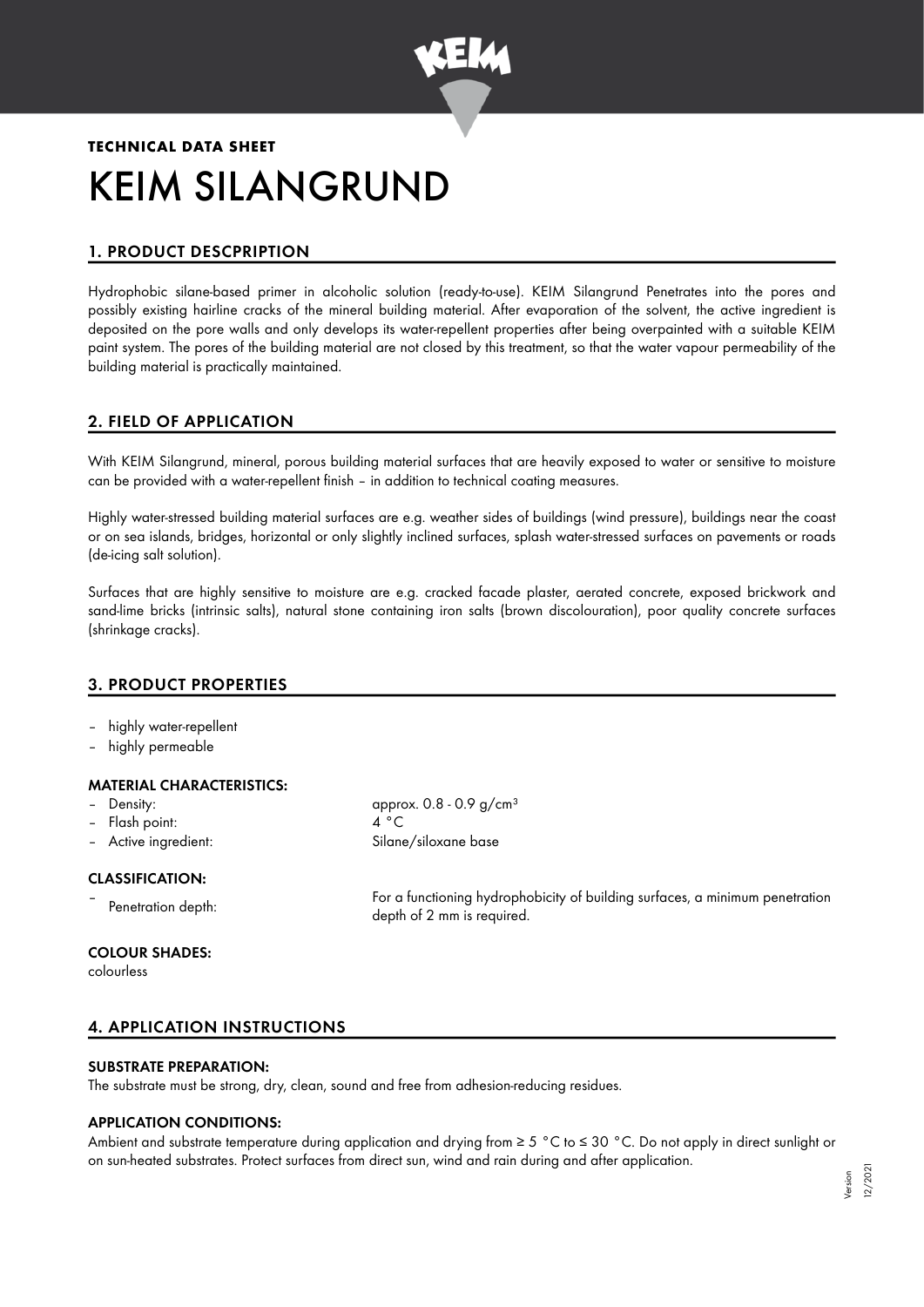#### APPLICATION:

The surfaces to be treated are saturated with KEIM Silangrund by brush or better by flooding (do not spray) twice wet-onwet, at intervals of approx. 10 minutes.

#### FINISHING:

For optimum development of its water-repellent properties, KEIM Silangrund should be recoated with a suitable KEIM primer coat as soon as possible after the alcoholic solvent has evaporated (after approx. 4 hours).

#### DRYING TIME:

Can be overcoated after 4 hours at the earliest (at 23°C and 50% RH). At higher relative humidity, layer thicknesses and/or lower temperatures, drying is delayed accordingly.

#### CONSUMPTION:

approx. 0,2 - 0,8 l/m² Application as primer.

These material consumption values are guide values for smooth substrates. Exact consumption values must be determined by means of test areas.

#### CLEANING OF TOOLS:

Clean immediately with water.

# 5. PACKAGING

| <b>Container content</b> | Unit of measure | Quantity on pallet | Type of container |
|--------------------------|-----------------|--------------------|-------------------|
|                          |                 |                    | jerry can         |
|                          |                 |                    | jerry can         |

# 6. STORAGE

| max. storage time | <b>Storage conditions</b>                          |  |
|-------------------|----------------------------------------------------|--|
| 12 months         | cool<br>drv<br>protected from heat and direct sun. |  |

# 7. DISPOSAL

For disposal information refer to section 13 of the safety data sheet.

#### EC WASTE CODE:

Waste code: 08 01 11\*

#### 8. SAFETY INSTRUCTIONS

Please, refer to the Material Safety Data Sheet.

#### GISCODE:

GIS code: BSL 50